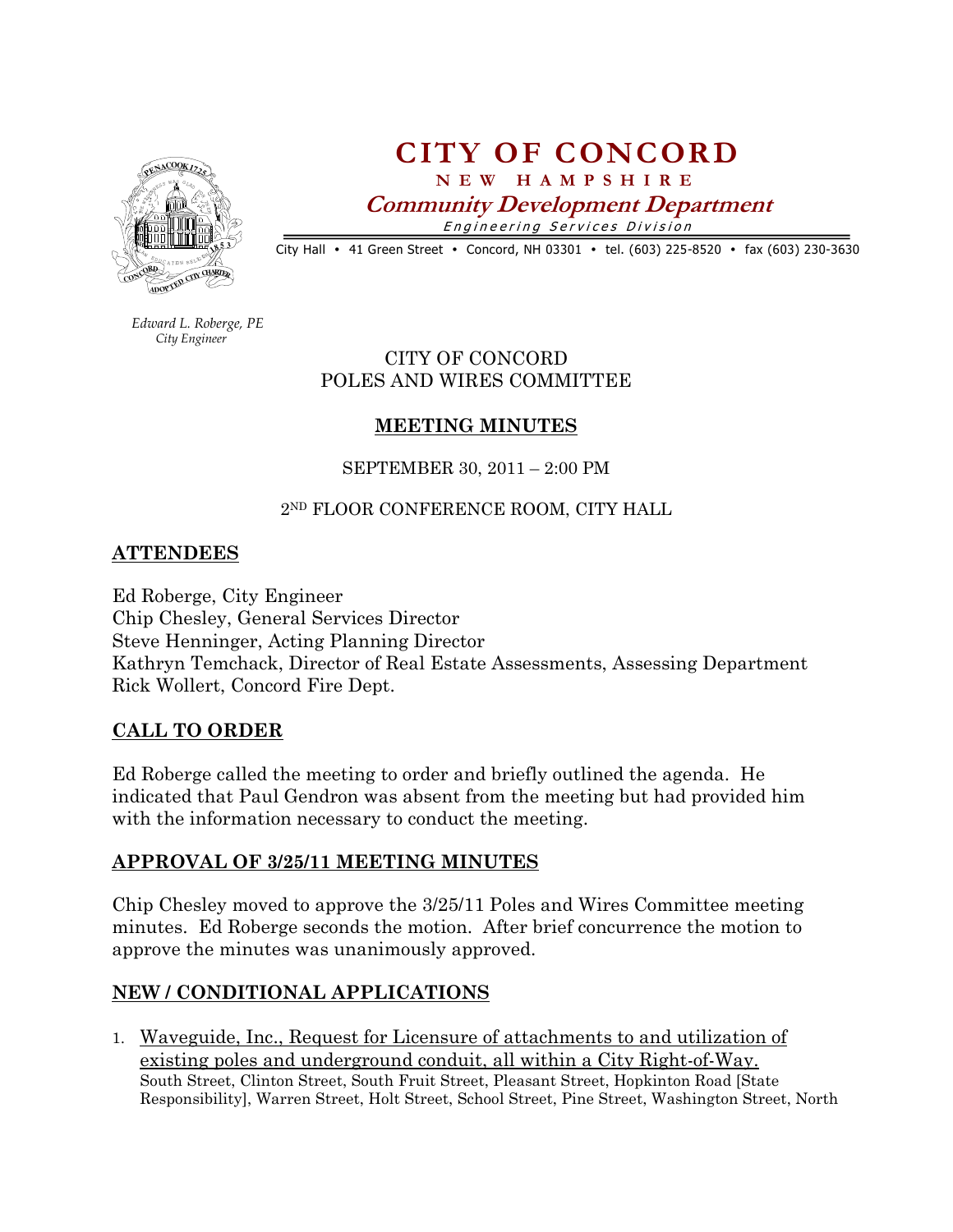Main Street, Horseshoe Pond Lane, North State Street, Fisherville Road, Village Street, Commercial Street, Delta Drive, Institute Drive [State Responsibility], Fan Road [State Responsibility], Interstate Route 393 [State Responsibility], Fort Eddy Road, Loudon Road, Airport Road, Manchester Street, Old Suncook Road, Blodgett Street, Pembroke Road, and Sheep Davis Road [State Responsibility].

Ed Roberge explained that this is a new item and that preliminary system routing plans were provided as shown. Paul Gendron has been in contact with Jay Dunn of Waveguide to start the poles and wires process. When Mr. Gendron originally spoke with Mr. Dunn, who was aware of the Committee and contacted the City, Mr. Dunn asked that the item be placed on the September agenda. Recent correspondence between Mr. Dunn and Mr. Gendron indicates that the project is several months away from starting, that communication with the pole owners is in the preliminary stage, and that it would be premature for the Committee to act on the item. Ed Roberge indicated that Mr. Dunn had submitted a map delineating the proposed location of wire and conduit but final details and petition documents would follow later this year.

Mr. Dunn arrived at the meeting at 2:30 PM. He outlined the project to the Committee and stated that the project has received grant money. He indicated that Network New Hampshire Now will break ground on a statewide high-speed broadband network and the contract for the Phase One "Middle Mile" Fiber Network has been awarded to Nashua, NH based New Hampshire Optical Systems. He stated that petitions and licenses will be prepared for Committee review. He anticipates early to mid-spring of 2012 for the start of construction. By referencing the map that Mr. Dunn submitted, Rick Wollert asked what IMC-uWave refers to. Mr. Dunn indicated that he was not aware of it and would get back to the Committee. Ed Roberge discussed the redundant pole lines on Route 3 and stated that it would be a condition of the approval that the redundant lines not be utilized. He also stated that reports outlining construction progress would be required every April 1. Mr. Dunn stated that the Committee should see documents in December with applications and that a progress report will be submitted in April 2012. Kathryn Temchack asked whether this was a public or private project and whether it would be tax exempt. Mr. Dunn indicated that Waveguide would own the project and lease out space to the University.

Mr. Henninger expressed a concern with the number of different providers using the same pole line. An example is Washington Street between Centre Street and North State Street. Beyond the concern with physical space on the poles, the possibility of a single tree falling, or a motor vehicle accident disrupting three or

Poles and Wires Committee Meeting Minutes September 30, 2011 Page 2 of 5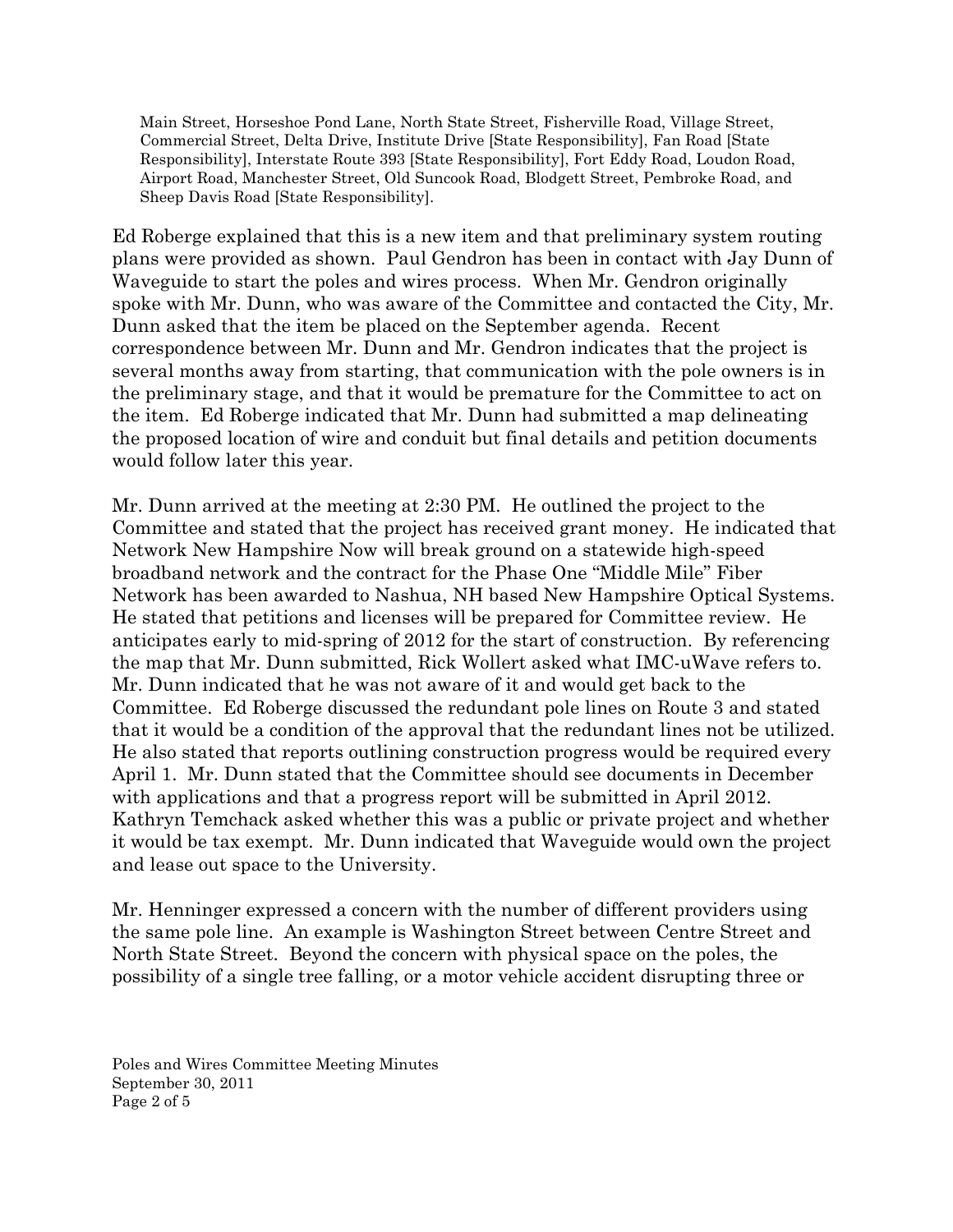more providers is the main concern. It was noted that we are in the early stage of system development with each provider having limited redundancy. While the Committee pointed out that this was not its charge, Mr. Henninger commented that this is an issue the industry should address.

#### OLD BUSINESS

1. Bayring Communications LLC, Request for Licensure of attachments to and utilization of existing poles and underground conduit, all within a City Right-of-Way.

West Commercial Street and Locke Road.

Ed Roberge explained that this item is related to the Bayring application approved at the February 5, 2010, committee meeting. The committee was reminded that

Bayring had applied for a route that started near NH Route 106, then generally went down Loudon Road, East Side Drive, Foundry Street, down West Commercial Street, crossed the river, and then down to the Fayette Street area. Apparently Bayring neglected to include licenses for the run up West Portsmouth Street and Locke Road. This omission came to light this past March when Streamline Construction contacted the City to inquire into the process for directional boring and installing conduit under and across Locke Road. The City was informed by Streamline that Bayring had overhead fiber optic on the west side of Locke Road, and the business at 42 Locke Road wished to be connected to it. Staff then contacted Bayring to discuss the new information and to request that licenses be submitted to the committee. Chip Chesley asked if there are any other locations we are not aware of. Ed Roberge indicated that Paul Gendron had asked if Bayring had any other unlicensed locations within the City, and we were told that this is the only area. Kathryn Temchack asked if this area had been included on their April 2011 progress report. Ed Roberge answered that he was not aware and he would have Paul Gendron investigate. A brief discussion ensued as to whether a database was available to keep track of the various projects and their progress. Ed Roberge indicated that he would check with Paul Gendron and discuss with him.

Steve Henninger made a motion to accept the recommendation that the application be granted. Chip Chesley seconded and all concurred. Final petition and license documents were executed.

2. segTEL, Request for Licensure of new fiber optic cable to be installed on several streets, within the City Right-of-Way. School Street, Pine Street, Centre Street, Washington Street, North State Street, Fisherville Road, and Village Street.

Poles and Wires Committee Meeting Minutes September 30, 2011 Page 3 of 5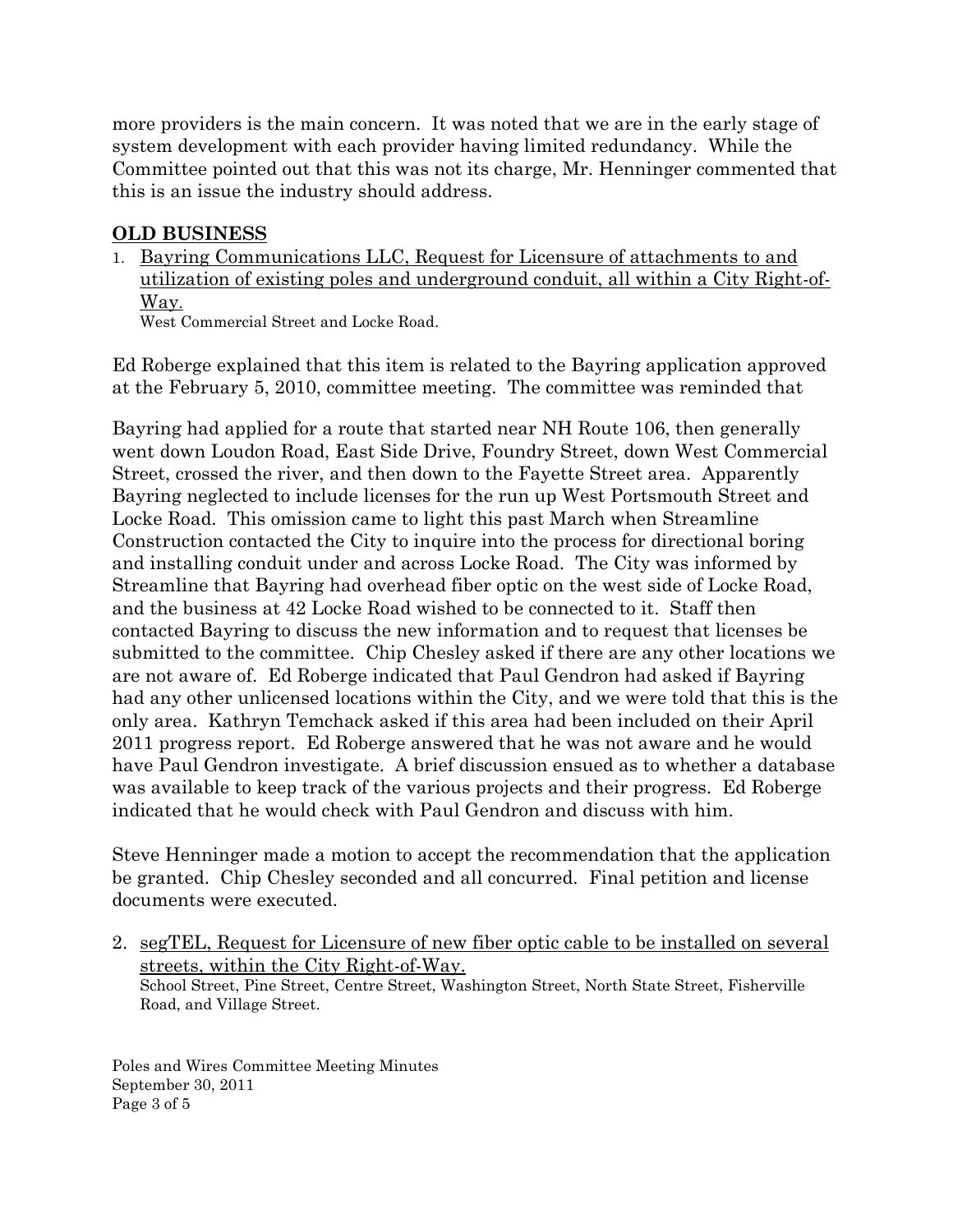Ed Roberge explained that this item is related to the segTEL application approved at the March 25, 2011, committee meeting. The committee was reminded that segTEL had applied for a route that started at its School Street location, then traveled northeasterly to North State Street, then northerly along Fisherville Road and Village Street. The licenses, one for each street, were approved with several conditions, one of them being:

That segTEL's installation along North State Street, Fisherville Road, and Village Street shall utilize the main line run and not the redundant pole line.

Ed Roberge stated that he wanted to make the full committee aware that despite several steps taken to avoid the placement of segTEL's fiber on the redundant pole line, it still occurred against the City's wishes in spite of: specific conditions being included on the face of the licenses; the licenses and the conditions being acknowledged and accepted by a segTEL employee on April 27, 2011; a letter being sent to Jeremy Katz of segTEL on May 25, 2011 informing him that we were aware that segTEL was pursuing installation on the redundant pole line and that the City was concerned with this; and several phone calls to Kath Mulholland and Jeremy Katz, some of which were not returned, which prompted a letter to be issued to Jeremy Katz on August 15, 2011. On August 18, 2011, myself, Paul Gendron, Rick Wollert, and Chip Chesley met with Jeremy Katz on site to view the installation of fiber. It was decided that segTEL could keep their fiber in place, but Jeremy Katz would send a letter to the Committee stating that he understood the original condition, that he was sorry that it had occurred, and that segTEL would cooperate with the City at the time that the City requires the pole owners to relocate or remove the redundant pole line. Ed Roberge also added that Jeremy Katz had sent an email today apologizing for not sending the letter yet and that it would be sent next week.

Kathryn Temchack asked if the April 2011 report for segTEL was accurate. A brief discussion ensued in which it is noted that Rick Wollert had pointed out at a previous meeting that he believed that segTEL had installed underground facilities but that segTEL had also indicated that they had not installed anything. Ed Roberge indicated that Paul Gendron would confirm information.

3. Production of GIS map indicating location of licensed private utilities within the City.

Bayring, Concord Hospital, and segTEL.

Ed Roberge explained that the GIS was now up to date with the physical location of

Poles and Wires Committee Meeting Minutes September 30, 2011 Page 4 of 5